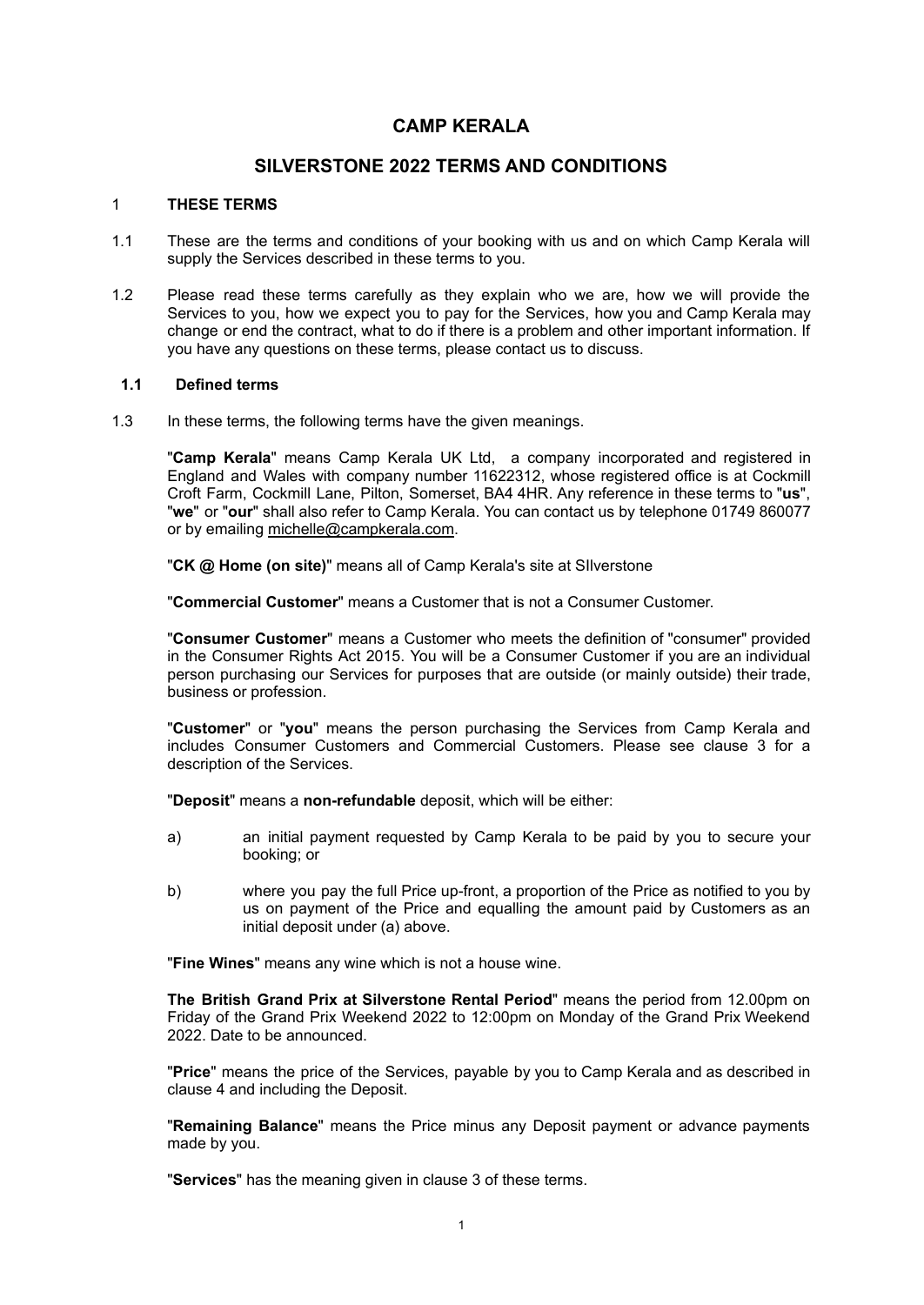"**Tent**" means a Shikar tent (measuring approximately 4 metres by 8 metres in size) which consists of a furnished sleeping area with either one king size bed or two twin beds, adjoining wash room/dressing room and open veranda.

"**Vintage Champagne**" means any Champagne which is not the house Champagne.

## 2 **ACCEPTANCE OF THESE TERMS AND CONDITIONS**

All bookings made to Camp Kerala for the Services are subject to these terms. By paying the Deposit or making a booking with us, you agree that you and any accompanying guest or other guest you book for will be bound by these terms.

A Customer booking request for Camp Kerala's services is an offer to buy the Services from Camp Kerala. Our acceptance of your booking request will take place when we confirm in writing (by email or otherwise) that we will provide the Services to you and we have received your initial payment towards the Price in cleared funds, at which point a contract will come into existence between Camp Kerala and you.

## 3 **SERVICES**

- 3.1 In exchange for paying the Price, as described in clause 4.1 of these terms, you will receive the following services for the **The British Grand Prix at Silverstone** Rental Period:
	- (a) reservation and rental of one Tent;
	- (b) a full breakfast menu each day (with teas, coffees and fruit juice included) for 2 people served from 8.30am to 12 noon, a Brunch menu available from 12 noon – 2pm, Camp Kerala's 'Classic All Day menu' available from 2pm – 11pm (Specials 2pm – 10pm) and a Late Night menu from 11pm – 4am;
	- (c) all non-alcoholic drinks, house Champagne, house wines and all other alcoholic drinks for both Tent guests.

**Please note:** Fine Wine and Vintage Champagne purchases will incur an additional charge.

**Please note:** Alcoholic drinks will not be served to anyone aged below 18 (we operate a challenge 25 policy - ID must be shown). The full Price will still apply and no discounts are available for those persons aged below the legal limit;

- (d) use of, and access to, utilities at CK  $@$  Home (on site) (including water, WiFi and electricity);
- (e) use of, and access to, CK @ Home (on site) (including a licensed bar, chill-out areas and eating areas);
- (f) the availability of pre-agreed concierge services (additional charges will apply for use of certain additional concierge services); and
- (g) transfers to and from the Camp Kerala / Silverstone helipad as agreed to by Camp Kerala, if required. Please note that Customers must notify Camp Kerala at least 24 hours before their arrival if such transfers are required and any such transfer will be subject to agreement with and availability of Camp Kerala to provide the transfers at the required times.

together, these are the "**Services**".

#### 3.2 The Price **does not include**:

(a) Fine Wines and Vintage Champagne;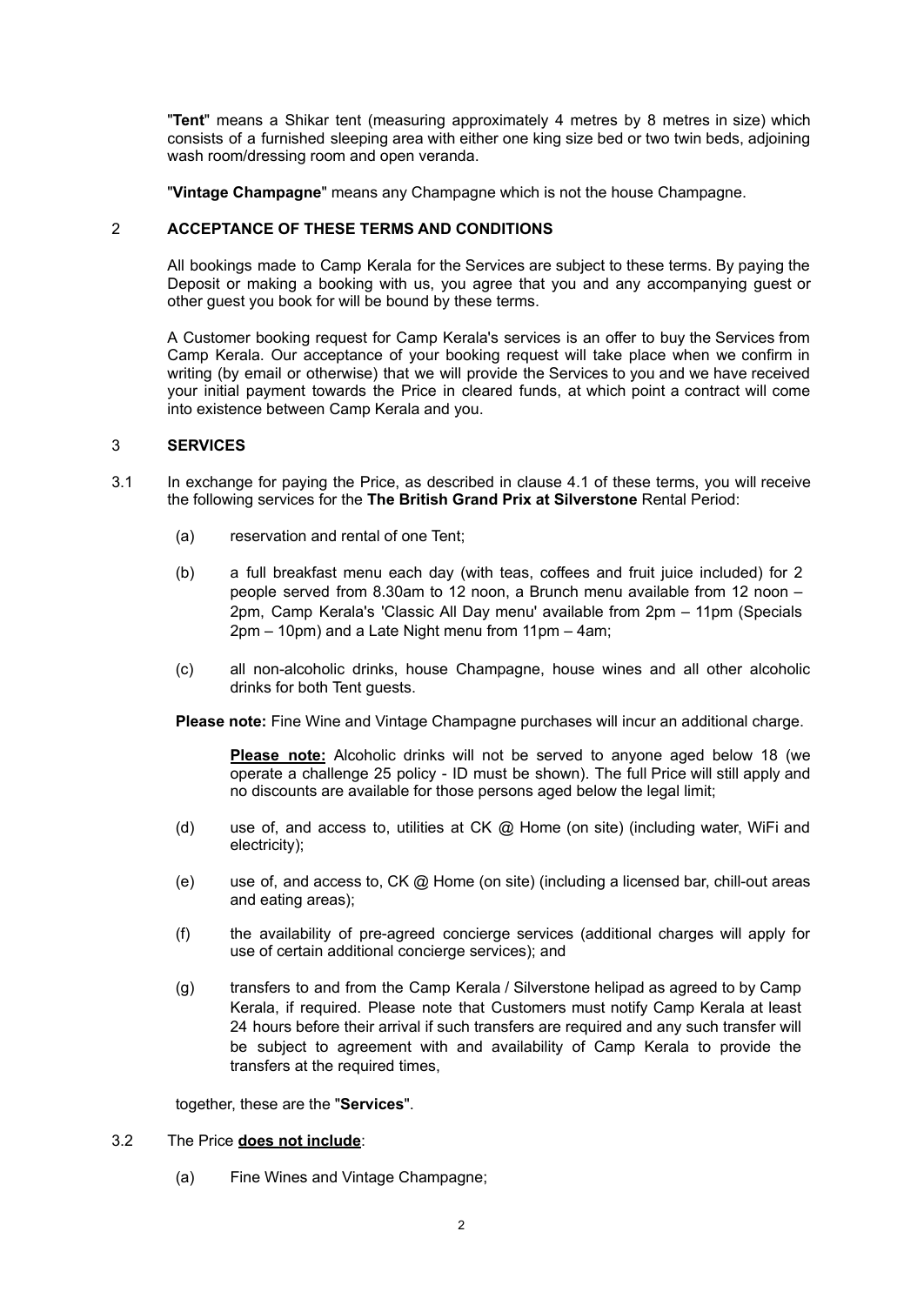- (b) any appointments at our Spa and Salon;
- (c) any airport transfer service or any transfers of guests to or from their homes or places of work to the Camp Kerala or **The British Grand Prix at Silverstone** site;
- (d) travel to and from Camp Kerala, (except as set out in clause 3.1(h) of these terms, or where we agree otherwise, in advance);
- (e) purchases made in the Kerala Cocoon (shop), or
- (f) the Camp Kerala Bazaar. This is our Camp Kerala therapy / entertainment space in CK @ Home (on site) (which includes a selection of experience enhancing items and additional products).

## **1.2 Arrival at Camp Kerala village**

3.3 You and your guest(s) may arrive at any time after 12.00 noon on Friday of the Grand Prix Weekend, 2022.

## **1.3 Changes to the Services**

- 3.4 If circumstances require, we may, prior to your arrival, need to substitute the Tent for a different style or size and may do so at its discretion, although Camp Kerala will ensure that any such substitute will be of at least the same size and will not affect your use of or the value of the Services.
- 3.5 Minor changes to the Services: Camp Kerala may make minor changes to the Services if required:
	- a) to reflect changes in relevant laws and regulatory requirements;
	- b) to reflect changes required by the **The British Grand Prix at Silverstone** organisers for health and safety or for operational reasons; or
	- c) to implement minor adjustments and improvements.
- 3.6 If Camp Kerala is required to make any significant change to the Services, we will notify you and, if you do not agree to the changes, you may contact us to end the contract and receive a refund of the Price paid to Camp Kerala. **Please note: a significant change does not include postponement or cancellation where this is not within Camp Kerala's reasonable control (please clause 9 of these terms).**

#### 4 **PRICE AND PAYMENT**

- 4.1 The Price of the Services for the **The British Grand Prix at Silverstone** Rental Period will be as notified to you by us (in writing – which may be satisfied by email) before your booking is confirmed.
- 4.2 No discounts to the Price are available to Customers who wish to (or whose guest(s) wish(es) to) stay for a shorter period than the **The British Grand Prix at Silverstone** Rental Period.
- 4.3 Unless otherwise stated, prices given are exclusive of VAT.
- 4.4 Camp Kerala will accept payment of the Price and any Deposit by bank transfer, or such other electronic payment method we communicate to you before your booking is confirmed by us, only.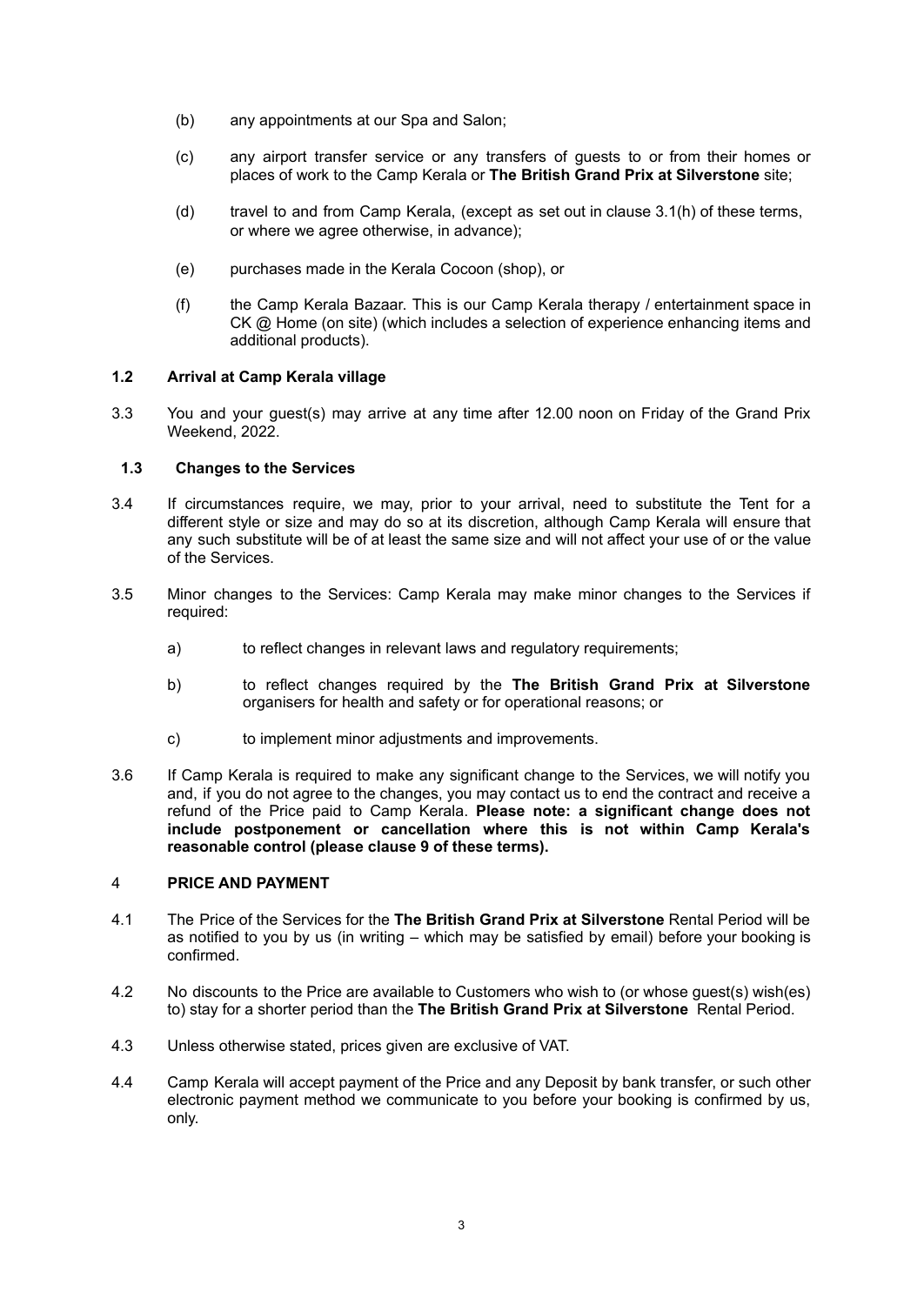## 5 **BOOKINGS, DEPOSITS AND PAYMENT**

## **1.4 Bookings**

- 5.1 Bookings will only be accepted from persons aged 18 years or over.
- 5.2 Bookings will only be accepted for the whole **The British Grand Prix at Silverstone** Rental Period.
- 5.3 Booking requests must be made by telephone or email Camp Kerala's contact details are provided in clause 1.3.
- 5.4 Camp Kerala reserves the right to refuse any booking request, at our discretion and for any lawful reason, and we are not obliged to provide an explanation for any such refusal.
- 5.5 Camp Kerala may need certain information from you so that we can supply the Services. If so, this will be stated during the booking process or with the Services description on Camp Kerala's website. Camp Kerala will contact you to ask for this information. You must check any booking confirmation and / or details carefully and should notify Camp Kerala of any errors as soon as possible.
- 5.6 If you do not provide the required information within a reasonable time of us asking for it, or if you give Camp Kerala incomplete or incorrect information, we may either end the contract or make an additional charge of a reasonable sum to compensate us for any extra work that is required as a result. Camp Kerala will not be responsible for errors, delays or omissions in supplying the Services if these are caused by you not giving us the information we need, within a reasonable time of us asking for it.

## **1.5 Deposits**

- 5.7 Upon receipt of a booking request, Camp Kerala will request an initial Deposit from you (if the Price is not required to be paid in full at that time). The Deposit amount will be communicated to you before any booking is confirmed by Camp Kerala.
- 5.8 **Deposits are non-refundable**, except as detailed in these terms.
- 5.9 If a Deposit is requested, Camp Kerala will send you an invoice for the Deposit amount together with these terms. The Deposit payment must be made (in cleared funds) within seven days of receipt of the invoice.
- 5.10 Upon receipt by us of the Deposit (in cleared funds) we will send you email confirmation of your booking. Where a Deposit is requested to secure your booking, by paying the Deposit, you confirm your acceptance of these terms.
- 5.11 Until we send you email confirmation of the booking (after receipt of the Deposit), we reserve the right to take an alternative booking. In the event of us taking an alternative booking, any Deposit monies paid by you will be refunded.

## **1.6 Payment of the Price**

- 5.12 If you secure your booking by payment of a Deposit, you are required to pay the Remaining Balance by the date communicated to you by us (the "**Final Payment Date**"). For Silverstone 2022 bookings, we aim to send invoices for any Remaining Balance on 1<sup>st</sup> February 2022, or at the point of booking thereafter. The Remaining Balance payment must be made (in cleared funds) within seven days of receipt of the invoice.
- 5.13 If Camp Kerala does not receive the Remaining Balance (in cleared funds) by the Final Payment Date, Camp Kerala reserves the right to: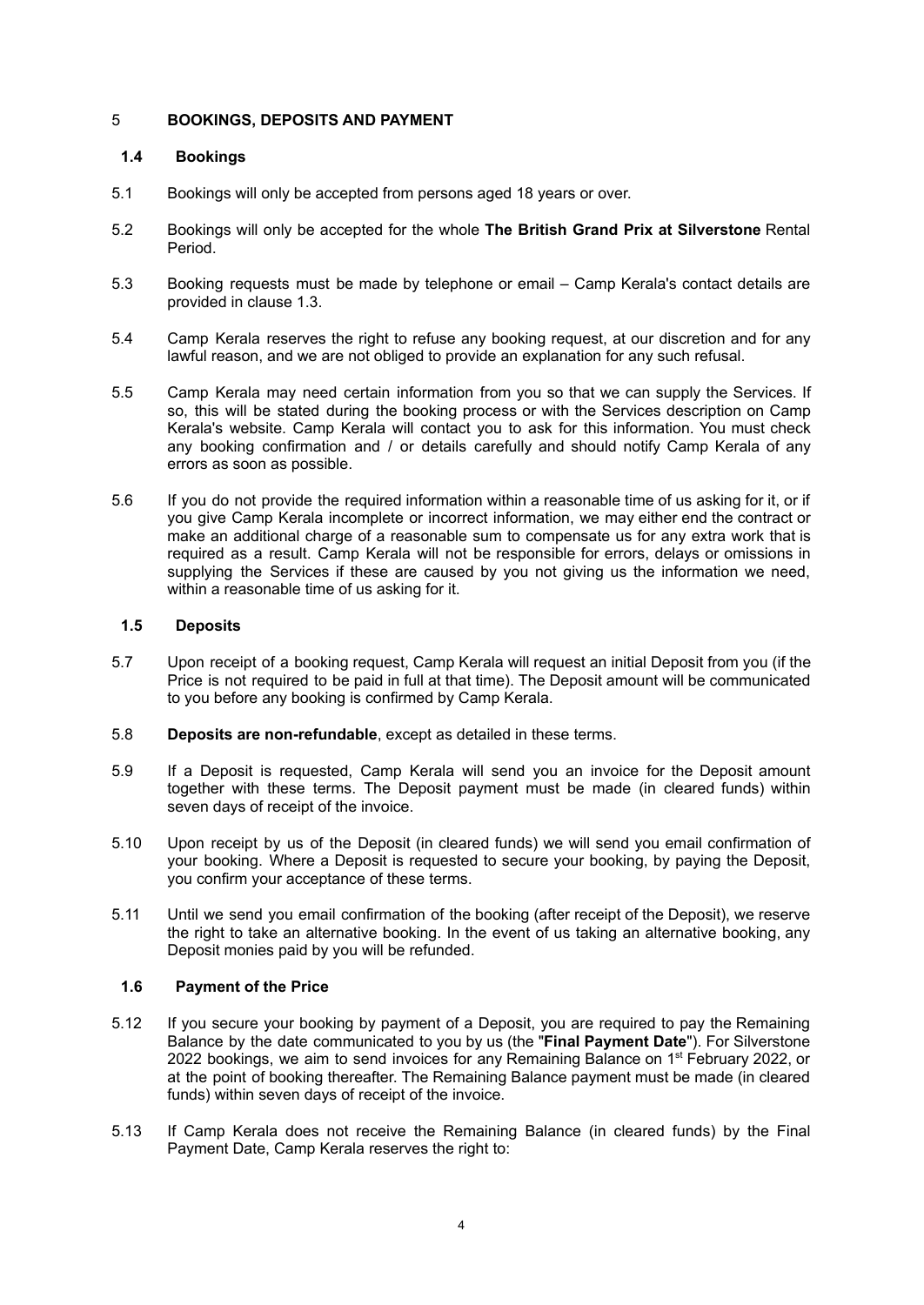- (a) deem you to have cancelled the booking; and/or
- (b) charge you in accordance with the cancellation policy in clause 7.

## **1.7 Bookings made on or after 1 st February 2022 (or otherwise where the Price is paid in full)**

- 5.14 Upon receipt of a booking request, we will email you an invoice for the Price. For the avoidance of doubt, a proportion of the Price will be allocated as a non-refundable Deposit (refundable only where detailed in these Terms and Conditions). The Price must be paid (in cleared funds) within seven days of receipt of the invoice.
- 5.15 Upon receipt by us of the Price in full and in cleared funds, we will send you email confirmation of your booking.
- 5.16 Until we send to you email confirmation of your booking (after receipt of the Price), we reserve the right to take an alternative booking. In the event of Camp Kerala taking an alternative booking, any monies paid by you in respect of the Price will be refunded.

## 6 **ADDITIONAL PAYMENTS**

- 6.1 If, during the British Grand Prix Weekend Period:
	- a) you (or any of your guests) make use of any additional goods or services not included in the Price; or
	- b) you cause (or any guest of yours causes) any damage to or loss of Camp Kerala property; or
	- c) you remove (or any guest of yours removes) any item of property belonging to Camp Kerala,

(a) you will be responsible for making payment to us to account for the use of such goods or services and any losses or damage associated with the actions described above (each an "**Additional Payment**").

- 6.2 Camp Kerala will email to you an invoice for any Additional Payment(s) within seven days of the end of the British Grand Prix Rental Period. The invoice will detail:
	- (a) all outstanding charges not included in the Price that have been incurred by you and / or your guest(s) during the British Grand Prix Rental Period; and/or
	- (b) the value of any damage (as assessed by Camp Kerala) caused to Camp Kerala property and/or any items of Camp Kerala property removed from CK @ Home (on site) in breach of these terms.
- 6.3 By booking the Services, you acknowledge and agree to pay to Camp Kerala the amount of the Additional Payment invoice in full and cleared funds within seven days of the date of the invoice by way of bank transfer.
- 6.4 If you fail to make any payment to us by the due date, we may charge interest to you on the overdue amount at the rate of 2% a year above the base lending rate of Bank of England from time to time. This interest will accrue on a daily basis from the due date until the date of actual payment of the overdue amount, whether before or after judgment. You must pay to Camp Kerala interest together with any overdue amount.

## 7 **CANCELLATION POLICY**

#### **1.8 If you are a Consumer Customer**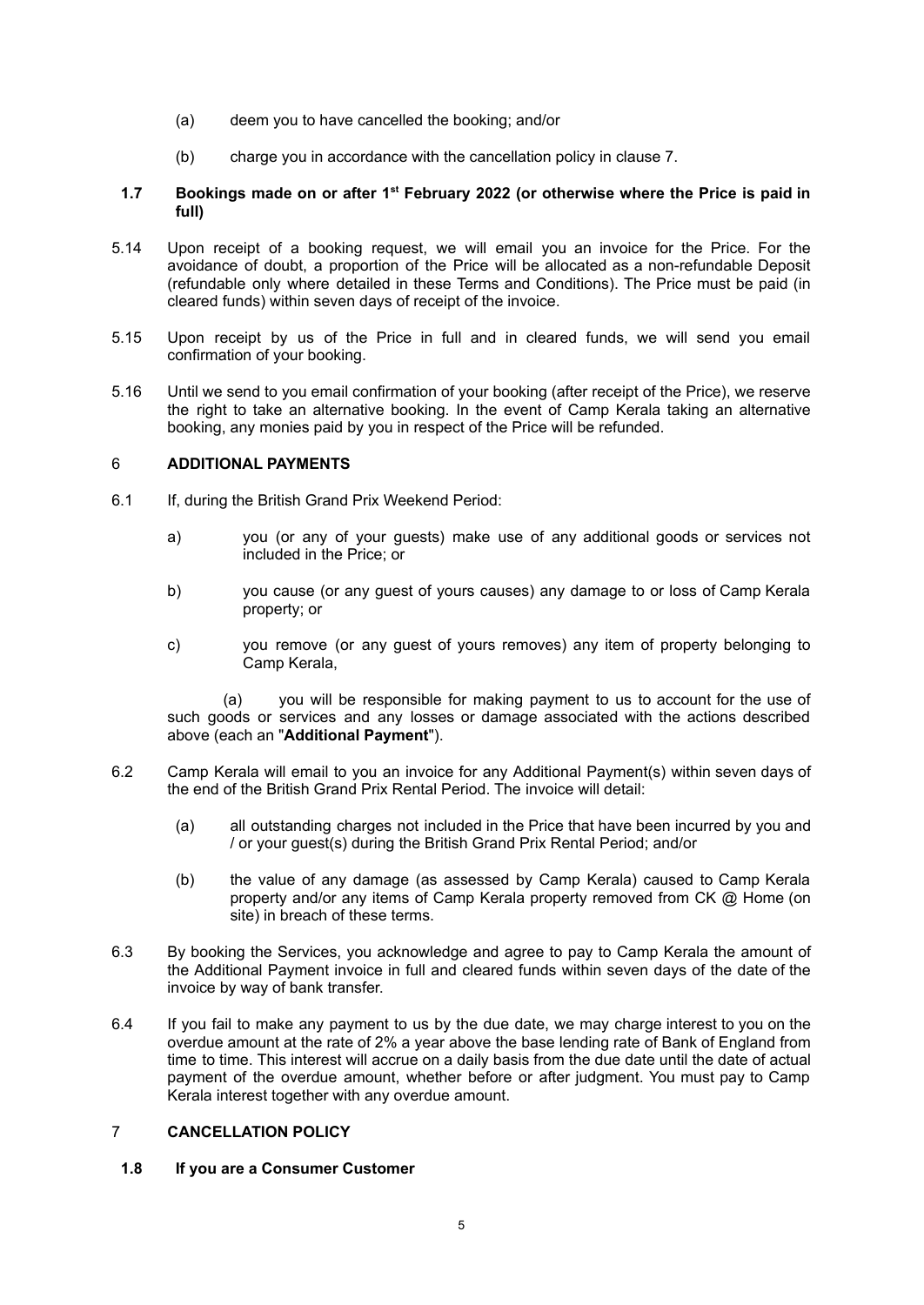7.1 You may, at any time, end your contract with us. However, your rights to any refund of the Price, or part thereof, will depend on when you decide to end the contract. The Deposit is **non-refundable** unless otherwise detailed in these Terms and Conditions.

#### **7.2 If you are concerned about the prospect of cancellation, we strongly recommend that you take out suitable insurance that provides cover for such cancellations.**

- 7.3 In the event you cancel your booking before the British Grand Prix Rental Period, we will refund sums paid by you for the Services not yet provided but we will deduct from that refund (or, if you have not made any Deposit or advance payment, charge you) reasonable compensation for the costs and expenses we have incurred and will incur as a result of your booking cancellation (please see clauses 7.4 and 7.5 below).
- 7.4 In the event that you cancel a booking, to account for Camp Kerala's costs and expenses incurred, unless otherwise agreed by Camp Kerala, we will be entitled to retain (or charge you) the following sums:
	- a) where the cancellation is notified to us before  $1<sup>st</sup>$  February 2022, the Deposit;
	- b) where the cancellation is notified to us between  $1<sup>st</sup>$  February 2022 and 28<sup>th</sup> February 2022, the Deposit and 40% of the Remaining Balance;
	- c) where cancellation is notified to us between  $1<sup>st</sup>$  March 2022 and 31<sup>th</sup> March 2022, the Deposit and 50% of the Remaining Balance; or
	- d) where the cancellation is notified to us on or after 1st April 2022, the full Price.
- 7.5 Please note: The above amounts are calculated as reasonable compensation for the costs and expenses we have incurred and will incur as a result of your booking cancellation. The above amounts may be subject to deductions if Camp Kerala is able to fill your cancelled booking with replacement customers, subject to any such deductions taking into account any discounted price Camp Kerala may be required to charge in order to secure the booking at a later stage.

#### **1.9 If you are a Commercial Customer**

- 7.6 In the event that you cancel a booking, we will be entitled to retain (or, where applicable, charge you) the following sums:
	- a) where the cancellation is notified to us before  $1<sup>st</sup>$  February 2022, the Deposit;
	- b) where the cancellation is notified to us between 1<sup>st</sup> February 2022 and 28<sup>th</sup> February 2022, the Deposit and 40% of the Remaining Balance;
	- c) where the cancellation is notified to us between  $1<sup>st</sup>$  March 2022 and 31<sup>st</sup> March 2022, the Deposit and 50% of the Remaining Balance; or
	- d) where the cancellation is notified to Camp Kerala on or after 1<sup>st</sup> April 2022, the full Price.
	- **1.10 Please note: Clauses 7.7, 7.8 and 7.9 apply to our Consumer Customers and Commercial Customers.**

#### **1.11 Cancellation on or after start of the British Grand Prix Rental Period**

7.7 Unless we agree otherwise, in writing, you will not receive any refund of the Price if you terminate your stay early for any reason whatsoever, and will still be responsible for any Additional Payments incurred by you or any of your guests during your and / or their stay.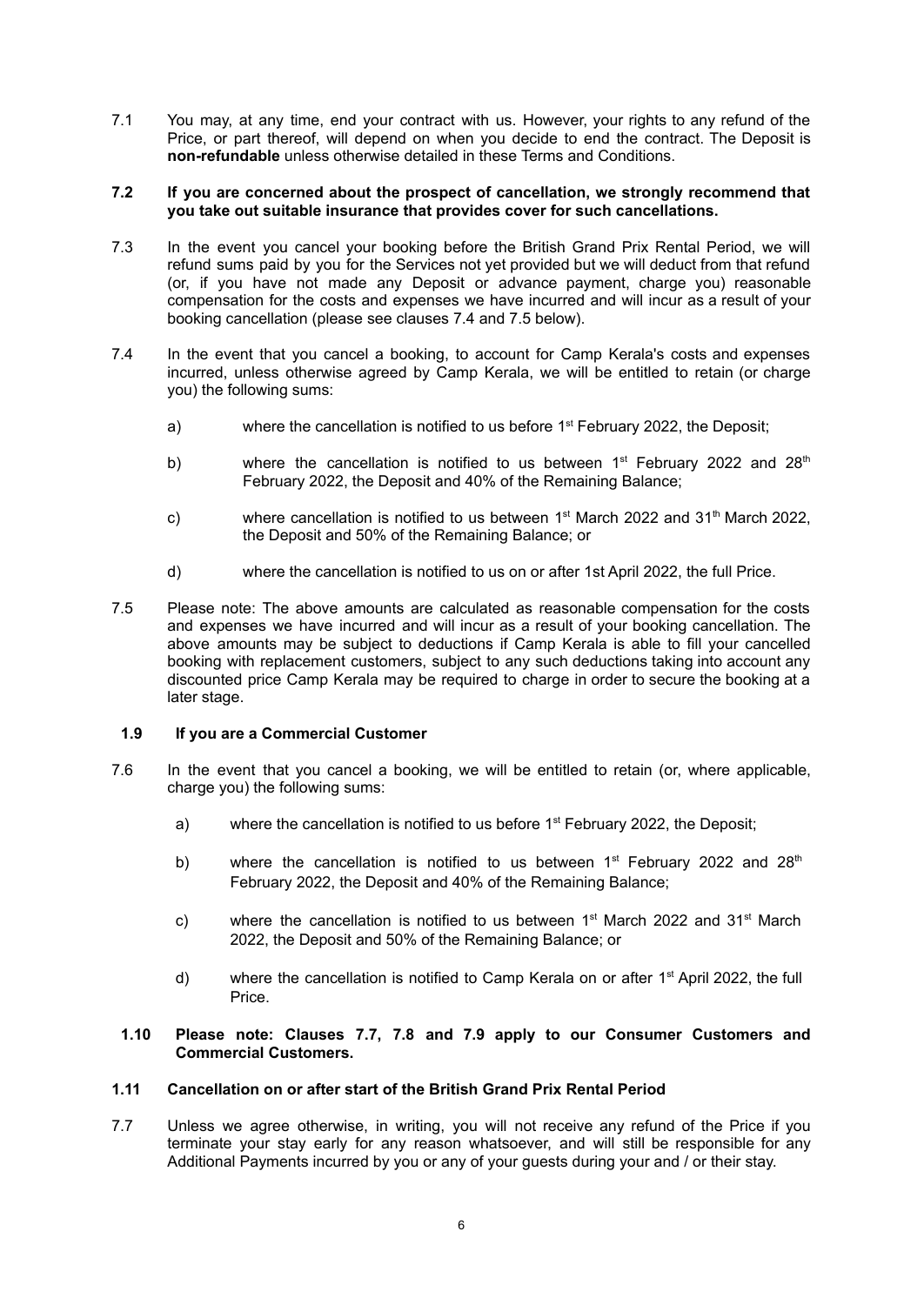## **1.12 Cancellation owing to events outside Camp Kerala's control**

7.8 If we are required to cancel your booking due to circumstances outside our control, clause 9 (Events Outside Camp Kerala's Control) will apply.

## **1.13 Cancellation by Camp Kerala**

7.9 Camp Kerala may be required (at its discretion and excluding cancellations for reasons outside our control (see above and clause 9 below)), to cancel your booking. In such circumstances, we will give you as much notice as possible and you will receive a full refund of the Price you have paid to us.

#### **1.14 Insurance**

8 **Deposits are non-refundable. It is your responsibility to obtain suitable insurance that provides cover for cancellations. We strongly recommend that you take out such insurance and that you check with your insurance provider that the cancellation circumstances that are of particular concern to you are covered.**

## 9 **EVENTS OUTSIDE CAMP KERALA'S CONTROL**

9.1 An Event Outside Our Control means any cause or circumstance not within Camp Kerala's reasonable control including, but not limited to:

## a) **British Grand Prix / Silverstone cancellation or postponement**;

- b) acts of God (flood, drought, earthquake or other natural disaster);
- c) adverse weather conditions;
- d) epidemic or pandemic;
- e) terrorist attack, civil war, civil commotion or riots, war, threat of or preparation for war, armed conflict, imposition of sanctions, embargo, or breaking off of diplomatic relations;
- f) nuclear, chemical or biological contamination or sonic boom;
- g) any law or any action taken by a government or public authority, including without limitation imposing a restriction, quota or prohibition, or failing to grant a necessary licence or consent;
- h) collapse of buildings, fire, explosion or accident;
- i) any labour or trade dispute, strikes, industrial action or lockouts (other than by Camp Kerala's own employees, or employees of companies our group);
- j) non-performance by external suppliers or subcontractors; and
- k) interruption or failure of utility service.
- 9.2 If we are unable to provide the Services due to any Event Outside Our Control, we will make every effort to recommence performance of those Services in a timely manner. If, despite our efforts, we continue to be unable to perform the Services, or consider it unsafe to do so, during the British Grand Prix Rental Period, we will refund the Price to you, minus the Deposit and any costs or expenses already incurred by us preparing for and/or in providing any of the Services (to the extent such costs and expenses exceed the Deposit). If any such event occurs during the British Grand Prix Rental Period, the amount to be refunded will take into account how many days of the British Grand Prixl Rental Period remain and the extent to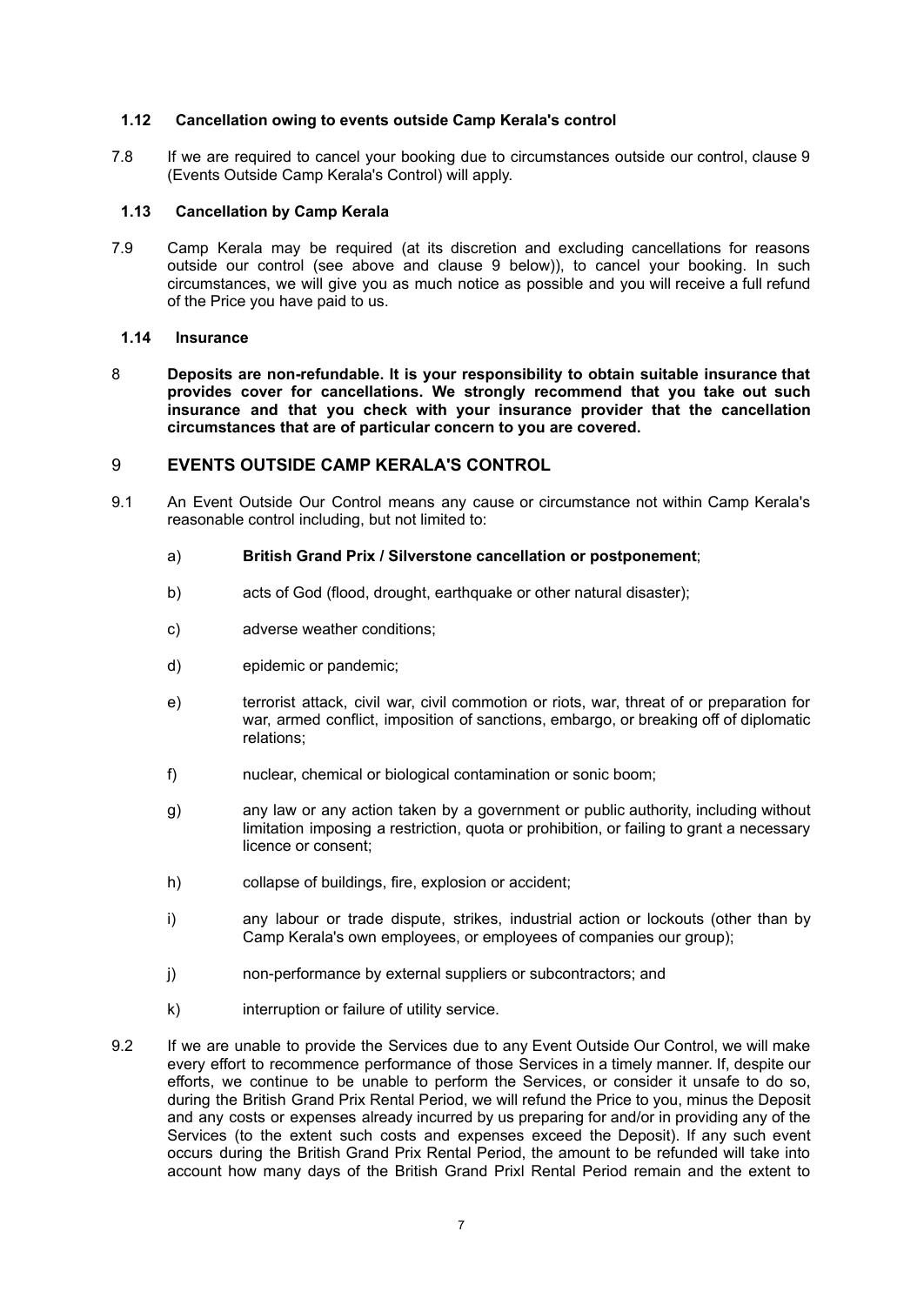which the Services have already been provided by us. For the avoidance of doubt.

9.3 **Deposits are non-refundable. It is your responsibility to obtain suitable insurance that provides cover for cancellations. We strongly recommend that you take out such insurance and that you check with your insurance provider that the cancellation circumstances that are of particular concern to you are covered.**

## 10 **WRISTBANDS**

- 10.1 Camp Kerala will provide each Customer with up to two Camp Kerala wristbands per Tent with the Tent number on them. These Customer wristbands must be worn at all times for the Camp Kerala security to check and may not be used by or transferred to anyone else.
- 10.2 Access to CK @ Home may be denied to individuals not wearing a Customer wristband.
- 10.3 Camp Kerala have the discretion to withhold or revoke a Customer wristband if exercising our rights under clause 12.3. For the avoidance of doubt, if a wristband is not issued, or is subsequently revoked, then that Customer must immediately leave CK @ Home (on site) in accordance with clause 12.3 and the wristband will be invalidated.
- 10.4 In order to purchase anything not included in the Price, you must present your wristband.

## 11 **ARRIVAL AND DEPARTURE**

- 11.1 Provided that you have paid fully (in cleared funds) the Price, you may arrive at any time after 12.00 noon on Friday of the British Grand Prix Weekend, 2022
- 11.2 You (and all of your guests) must vacate your Tent and CK @ Home (on site) by 12.00 noon on Monday of the British Grand Prix Weekend, 2022

#### 12 **RESTRICTIONS**

- 12.1 A maximum of two people aged 18 or over may stay in each Tent unless otherwise agreed by us before your booking is confirmed.
- 12.2 You agree (and must ensure that your guest(s) also agree) to:
	- (a) conduct yourself at all times with due regard to other guests staying at Camp Kerala and / or otherwise attending the British Grand Prix;
	- (b) not allow anyone other than you and one guest to stay overnight in the Tent;
	- (c) ensure that all doors and other openings are closed and secured at all times when the Tent is not occupied;
	- (d) not light, or allow to be lit, any fire, candle or other naked flame in the Tent or elsewhere at Camp Kerala;
	- (e) not to take any glass container from CK @ Home (on site). Any such glass container must be left at the entrance of CK @ Home (on site);
	- (f) not to allow any unreasonable noise in your allocated Tent;
	- (g) not smoke in the Tent;
	- (h) not to bring any alcoholic drinks to  $CK$   $@$  Home (on site) which have not been purchased at the CK @ Home (on site) bar;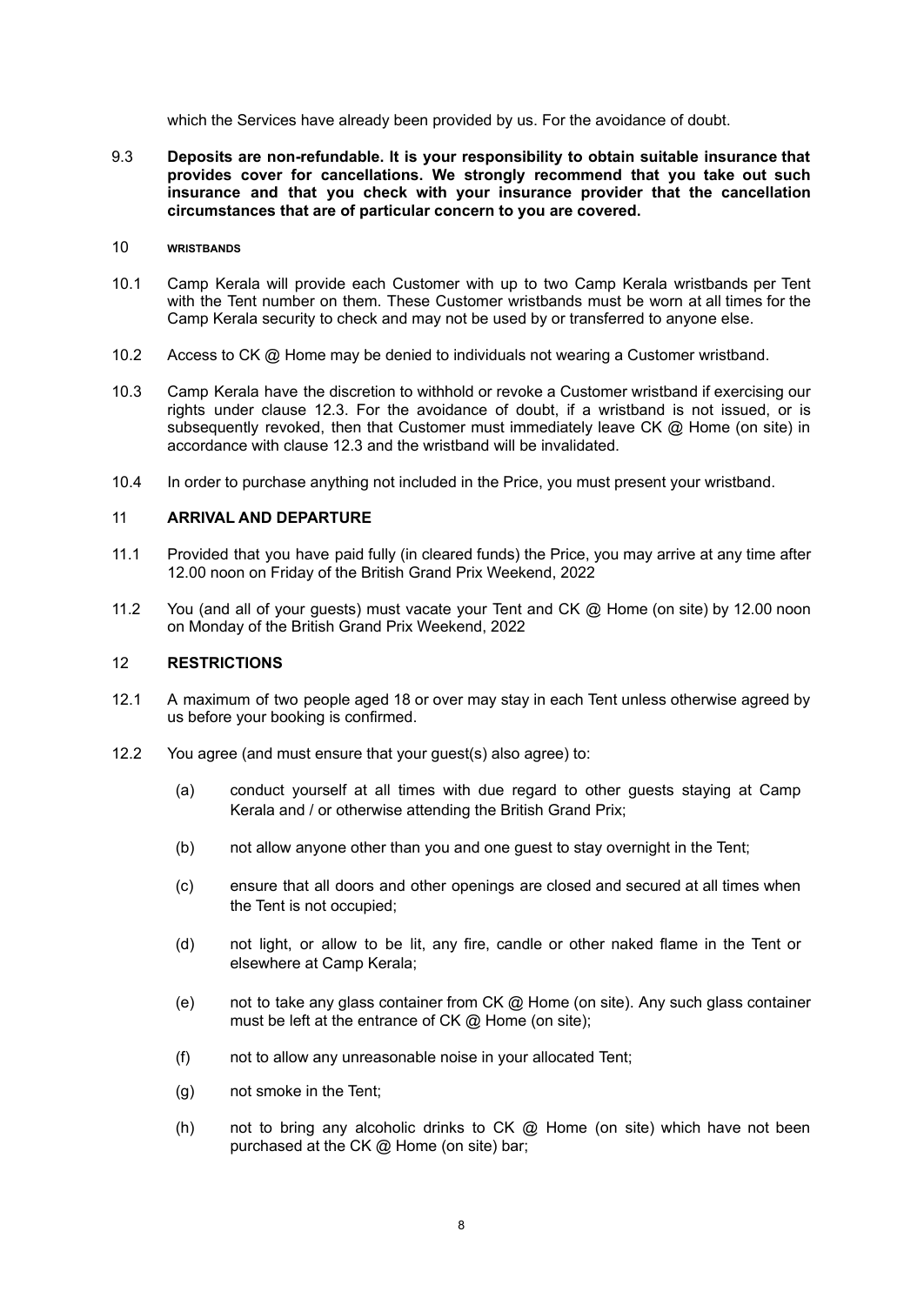- (i) not handle, consume, purchase, sell, bring or otherwise deal in any manner whatsoever with illegal, prescription (without supporting proof of prescription) or recreational drugs at Camp Kerala;
- (j) not use any gas or open flame lighting, heating, cooking or other appliances in the Tent or elsewhere at Camp Kerala;
- (k) not bring, or allow the entry of, any pets or other animals to Camp Kerala;
- (l) not remove any Camp Kerala property, including but not limited to dressing gowns, coat hangers, towels and bedding, torches or lanterns or any items from the Tent interiors apart from the Camp Kerala gift items;
- (m) not tamper with the structure or any part of the Tent, or affix or suspend any item from the Tent;
- (n) be bound by any terms and conditions of use applying to Silverstone Tickets;
- (o) not behave in an abusive, threatening or insulting way or use foul language towards Camp Kerala staff or other customers or their guests; and
- (p) comply with any additional on-site requirements notified to you by Camp Kerala on arrival, including for  $CK$   $@$  Home (on site) and wider Silverstone / British Grand Prix site.
- 12.3 Failure by you to comply with any of these rules or the terms and conditions of use applying to the Silverstone General Access ticket terms or any other applicable rules and regulations issued by Silverstone, will give Camp Kerala the right to require you to leave Camp Kerala immediately. Termination of your stay by Camp Kerala in accordance with this clause 12.3 will not entitle you to a refund of any sums paid in accordance with these terms and conditions, nor will it reduce or negate your liability for any sums still due to Camp Kerala.

## 1.15 **Service of Alcohol**

- 12.4 Whilst alcoholic beverages (excluding Fine Wines and Vintage Champagnes) are included in the Price, Camp Kerala reserves the right to refuse service of alcohol to any Customer or guest who, in the reasonable opinion of Camp Kerala's staff:
	- a) is underage, intoxicated or otherwise behaving in such a way as to cause or be likely to cause danger, upset or nuisance to staff or other guests; or
	- b) is likely to give the alcohol to another guest who is underage, intoxicated or otherwise behaving in such a way as to cause or be likely to cause danger, upset or nuisance to staff or other guests.

## 13 **LIABILITY, LOSS AND DAMAGE**

## **1.16 If you are a Consumer Customer**

- 13.1 Camp Kerala is responsible to you for foreseeable loss and damage caused by us. If Camp Kerala fails to comply with these terms, we are responsible for loss or damage you suffer that is a foreseeable result of our breaking this contract or our failing to use reasonable care and skill. Loss or damage is foreseeable if either it is obvious that it will happen or if, at the time the contract was made, both Camp Kerala and you knew it might happen, for example, if you discussed it with Camp Kerala during the booking process.
- 13.2 Camp Kerala does not exclude or limit in any way our liability to you where it would be unlawful to do so. This includes liability for death or personal injury caused by our negligence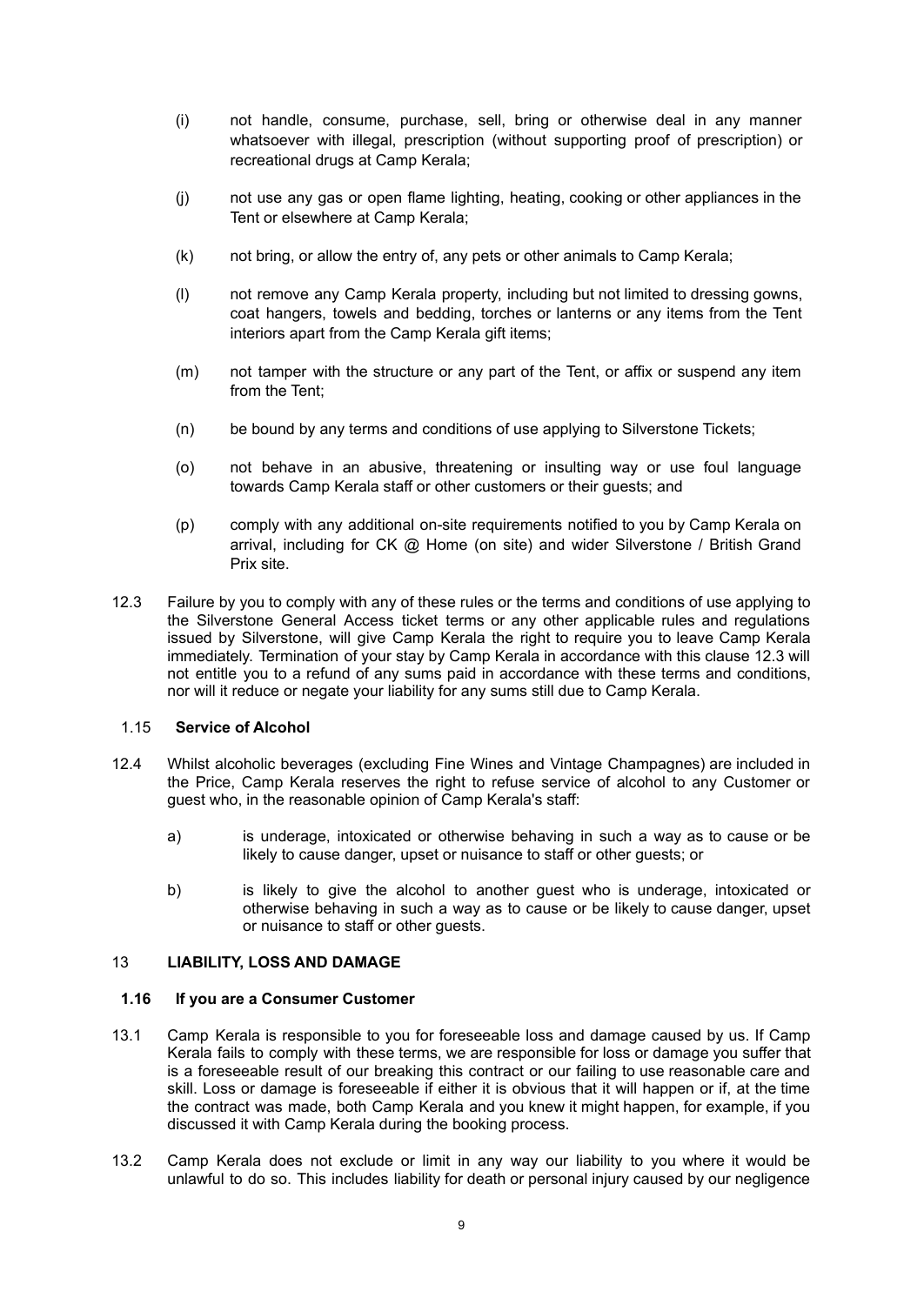or the negligence of our employees, agents or subcontractors; for fraud or fraudulent misrepresentation; for breach of your legal rights in relation to the Services.

13.3 Camp Kerala is not liable for business losses. We only supply the Services to Consumer Customers for personal enjoyment. If you use the products for any commercial, business or re-sale purpose we will have no liability to you for any loss of profit, loss of business, business interruption, or loss of business opportunity.

## **1.17 If you are a Commercial Customer**

- 13.4 Nothing in these terms shall limit or exclude Camp Kerala's liability for:
	- a) death or personal injury caused by our negligence, or the negligence of our employees, agents or subcontractors;
	- b) fraud or fraudulent misrepresentation; or
	- c) breach of the terms implied by section 2 of the Supply of Goods and Services Act 1982 (title and quiet possession).
- 13.5 Subject to clause 13.4:
	- a) Camp Kerala shall under no circumstances whatever be liable to the Commercial Customer, whether in contract, tort (including negligence), breach of statutory duty, or otherwise, for any loss of profit, or any indirect or consequential loss arising under or in connection with the contract; and
	- b) Camp Kerala's total liability to the Commercial Customer in respect of all other losses arising under or in connection with the contract, whether in contract, tort (including negligence), breach of statutory duty, or otherwise, shall in no circumstances exceed the Price paid for the Services.
- 13.6 The terms implied by sections 3 to 5 of the Supply of Goods and Services Act 1982 are, to the fullest extent permitted by law, excluded from the contract.

## **1.18 Your liability to Camp Kerala**

13.7 By means of the Additional Payment procedure set out in clause 6, you shall be responsible for accounting to Camp Kerala for all damages, costs, losses, claims or expenses, whether deliberate or accidental, incurred or suffered by Camp Kerala that result from you (or any accompanying guest) using the Service. This includes, but is not intended to be limited to, the cost of cleaning, repair or replacement of the Tent or furnishings or any other property on CK @ Home (on site).

## 14 **USE OF YOUR PERSONAL INFORMATION**

- 14.1 Camp Kerala will use the personal information you provide:
	- a) to supply the Services to you;
	- b) to process your payment(s) for the Services; and
	- c) if agreed by you, to give you information about similar services provided by Camp Kerala, but you may stop receiving this at any time by contacting us.
- 14.2 Camp Kerala will only give your personal information to other third parties where the law either requires or allows us to do so.